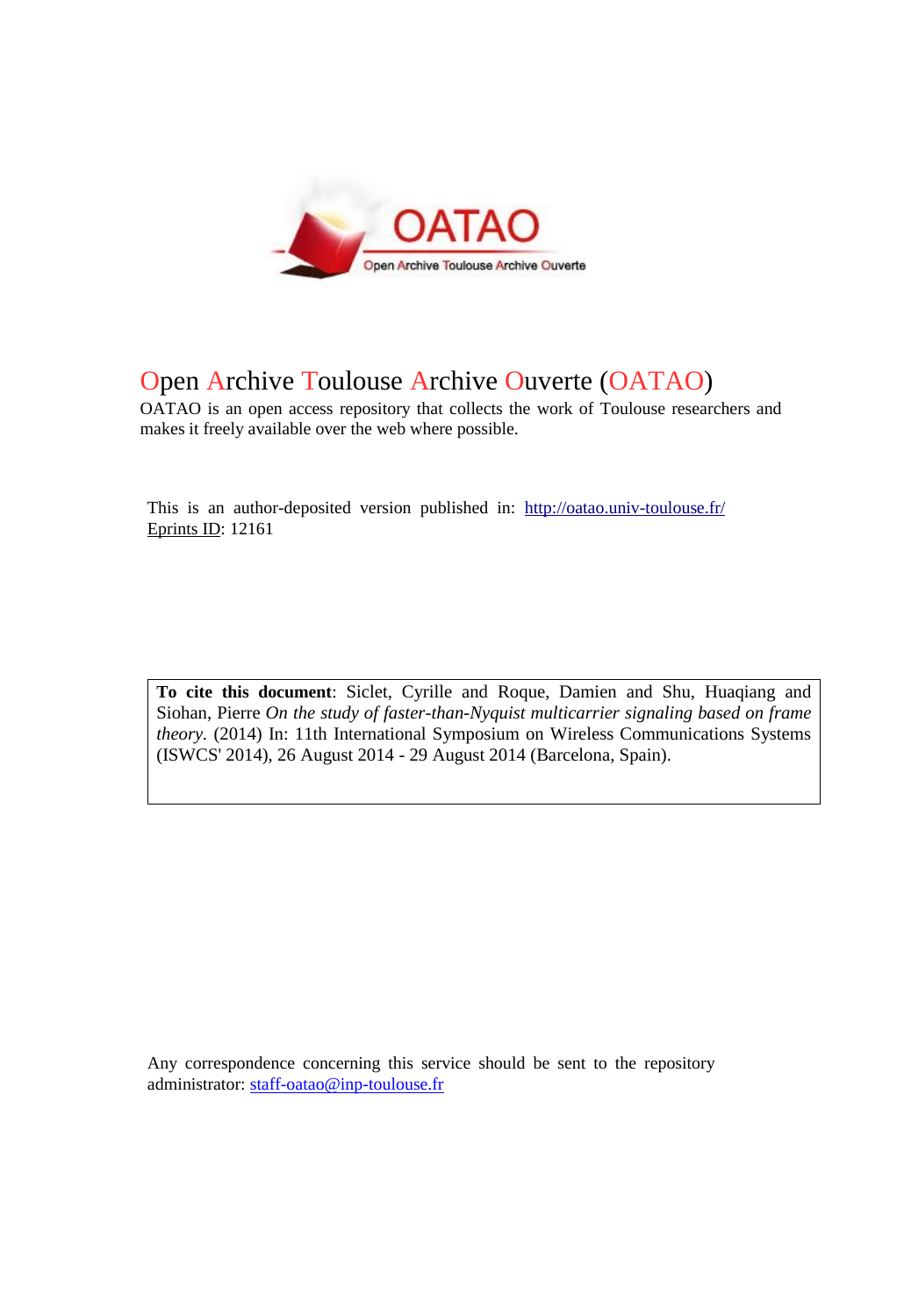# On the Study of Faster-than-Nyquist Multicarrier Signaling Based on Frame Theory

Cyrille Siclet<sup>∗</sup> , Damien Roque† , Huaqiang Shu<sup>∗</sup> and Pierre Siohan‡ <sup>∗</sup>Grenoble Images Parole Signal Automatique (GIPSA-lab) 38402 Grenoble, FRANCE Email: {cyrille.siclet,huaqiang.shu}@gipsa-lab.grenoble-inp.fr †University of Toulouse, ISAE 31055 Toulouse, FRANCE Email: damien.roque@isae.fr ‡Orange-Labs 35512 Cesson Sévigné, FRANCE Email: pierre.siohan@orange.com

*Abstract*—Multicarrier transmissions are classically based on undercomplete or exact Weyl–Heisenberg Riesz (biorthogonal or orthogonal) bases implemented thanks to oversampled filterbanks. This can be seen as a transmission below the Nyquist rate. However, when overcomplete Weyl–Heisenberg frames are used, we obtain a "faster-than-Nyquist" (FTN) system and it is theoretically impossible to recover exactly transmitted symbols using a linear receiver. Various studies have shown the interest of this high density signaling scheme as well as practical implementations based on trellis and/or iterative decoding. Nevertheless, there is still a lack of theoretical justifications with regard to pulse design in the FTN case. In this paper, we consider a linear transceiver operating over an additive white Gaussian noise channel. Using the frame theory and simulation results, we show that the mean squared error (MSE) is minimized when tight frames are used.

#### I. INTRODUCTION

It is usually recognized that perfect reconstruction of the symbols is one of the necessary conditions for reliable information transmission. This constraint implies biorthogonal synthesis and analysis bases (used respectively by the transmitter and the receiver). In the particular case of T-spaced waveforms, it leads to the Nyquist inter-symbol interference (ISI) free criterion [1]. This strategy has the advantage to allow a low-complexity optimal detector (linear receiver) at the expense of a maximum signaling density: the bandwidth has to be greater or equal than  $1/T$ .

With an increasing need for spectral efficiency, it has been suggested to override the Nyquist criterion leading to "faster-than-Nyquist" (FTN) transceivers. The first approach developed by J. Mazo was based on an orthogonal single carrier system with cardinal sine pulses and binary antipodal symbols [2]. From this setup, he showed that an increase of the signaling rate up to 25 % has no consequence on the minimum euclidean distance between sequences of symbols. According to G.D. Forney's optimal detection over ISI channels, it follows from this result that error probability can remain unchanged even if the receiver's complexity is increased [3].

Three decades later, F. Rusek *et al.* provided a generalization of FTN transmission to non-binary alphabets with an emphasis

on reconstruction techniques [4]. Simplified trellis detector as well as iterative decoders have been proposed in order to target practical implementations [5], [6]. It confirms that binaryerror-rate (BER) over additive white Gaussian noise (AWGN) channels are similar to orthogonal systems when the density is increased up to 30 %.

When facing time-frequency selective channels, multicarrier modulations are usually justified since they allow to distribute information in the time-frequency plane using appropriate pulse shapes [7], [8]. However, in the context of a FTN linear system with limited output power, the challenge is to determine appropriate time-frequency spacing and pulse shaping in order to reach a trade-off between throughput, bandwidth and reconstruction error. If one further assumes a fixed bandwidth, it follows that channel-induced interference mitigation is tied to the signaling density.

Despites attractive practical implementations of FTN multicarrier systems [9], [10], a lack of theoretical justifications appears concerning their design. Such systems are usually derived from (bi)orthogonal transceivers where higher density time-frequency lattices are used. In this paper, we restrict our study to linear transceivers and focus on the minimization of the normalized mean squared error (NMSE) in presence of inter-pulse interference and additive white Gaussian noise. Our main contributions include an analysis based on the frame theory as well as practical guidelines for FTN multicarrier modulations design.

This paper is organized as follows. After presenting notations and definitions used throughout the document, section 2 describes the multicarrier transceiver based on Weyl– Heisenberg families. In this context, a general definition of FTN signaling is given based on the density of its timefrequency lattice. Section 3 discusses the design of the pulse shapes in order to minimize the MSE introduced by a linear transceiver operating over an AWGN channel. Section 4 confirms the theoretical study based on simulation results. Finally, conclusions are presented in section 5.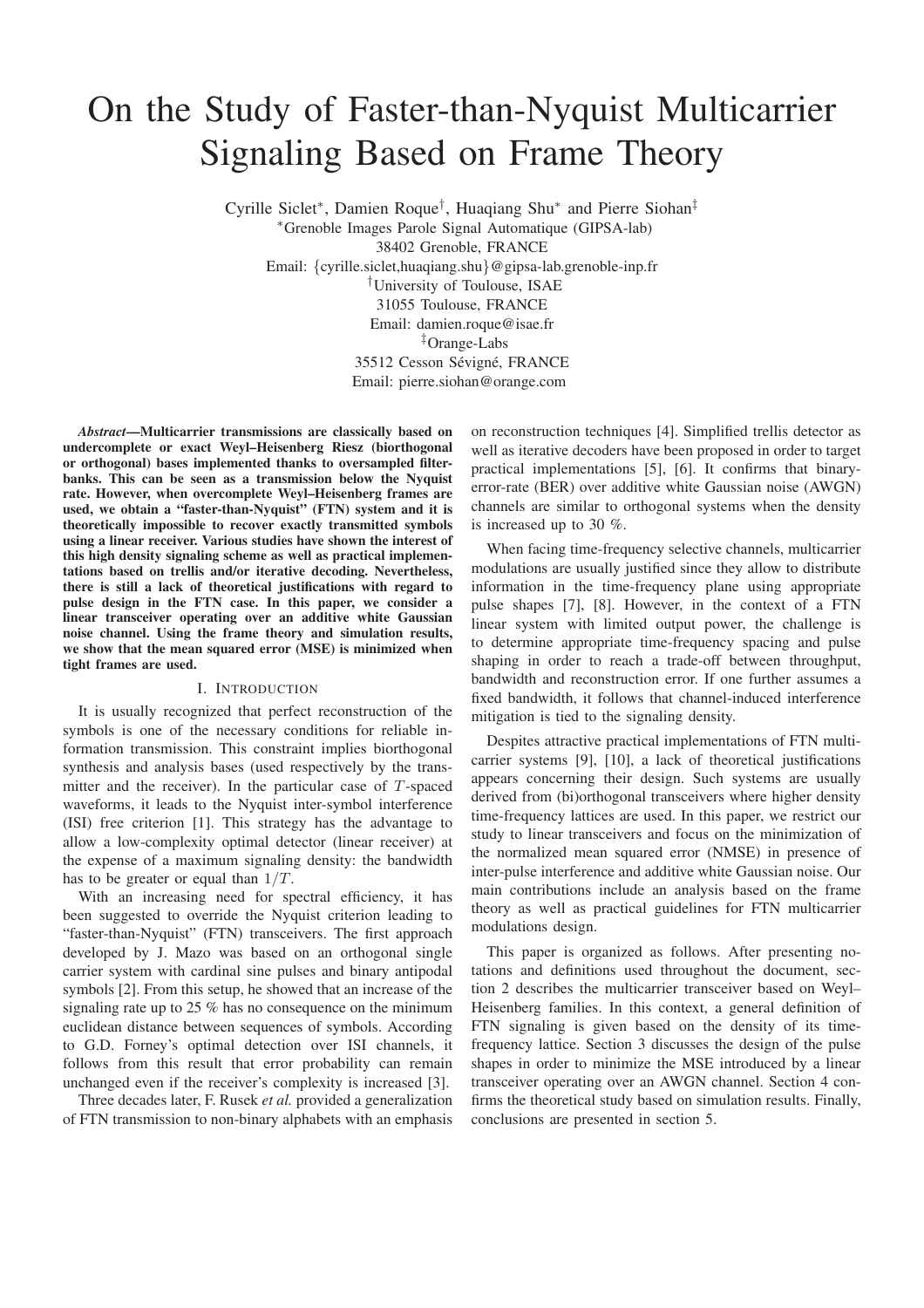#### II. SYSTEM MODEL

In this section, we first present our notations and recall basic definitions from the frame theory. Afterwards, we establish the input-output relations of a linear multicarrier transceiver in a faster-than-Nyquist context.

#### *A. Notations and definitions*

Let V be an Hilbert space. For two vectors  $x, y \in V$ , the inner product is denoted  $\langle x, y \rangle$  and the norm of x is given by  $||x|| = \sqrt{\langle x, x \rangle}$ . In particular, we define for  $p \in \{1, 2\}$ the spaces  $\mathcal{L}_p(\mathbf{R}) = \{x : \mathbf{R} \to \mathbf{C}/\int_{-\infty}^{+\infty} |x(t)|^p dt < +\infty\}$ and  $\ell_p(I) = \{x : I \to \mathbb{C}/\sum_{k \in I} |x[k]|^p < +\infty\}$  with I a countable index set.

Let us define  $f = \{f_k\}_{k \in \mathbf{I}}$  a family of vectors in V. We say that  $f$  is a frame of V if there exist two constants  $0 <$  $A \leq B < +\infty$  such that

$$
A \|f\|^2 \le \sum_{k \in \mathbf{I}} |\langle f, f_k \rangle|^2 \le B \|f\|^2, \quad \forall f \in \mathbf{V}.
$$
 (1)

The constants  $A, B$  are called lower and upper frame bounds (respectively) for the frame. If  $A = B$ ,  $f$  is a tight frame. Let us define  $g = \{g_k\}_{k \in \mathbf{I}}$  another frame of V; we say that f and g are dual frames if and only if

$$
f = \sum_{k \in \mathbf{I}} \langle g_k, f \rangle f_k, \quad \forall f \in \mathbf{V}.
$$
 (2)

If there exist not all zero coefficients  $\{c_k\}_{k\in\mathbf{I}} \subset \ell_2(\mathbf{I})$ such that  $\sum_{k\in I} c_k f_k = 0$  then the frame is overcomplete and several dual frames exist [11, p. 107]. Conversely, if  $\sum_{k\in I} c_k f_k = 0$  only if  $c_k = 0, \forall k \in I$ , the frame f is a Riesz basis and a unique dual frame exists.

In order to introduce compact notations related to frame operations, we define the synthesis and analysis operators  $D_f$ and  $D_f^*$  associated to  $f$ :

$$
\mathcal{D}_{\mathbf{f}}: \ell_2(\mathbf{I}) \to \mathbf{V}, \ \{c_k\}_{k \in \mathbf{I}} \mapsto \sum_{k \in \mathbf{I}} c_k f_k,\tag{3}
$$

$$
\mathcal{D}_{\mathbf{f}}^* : \mathbf{V} \to \ell_2(\mathbf{I}), \ f \mapsto \{ \langle f_k, f \rangle \}_{k \in \mathbf{I}} \tag{4}
$$

where <sup>∗</sup> is the adjoint operator. It is then possible to define the frame operator S based on successive analysis and synthesis:

$$
S_{f}f = D_{f}D_{f}^{*}f = \sum_{k \in \mathbf{I}} \langle f_{k}, f \rangle f_{k}.
$$
 (5)

Notice that S is bounded, invertible and self-adjoint. It follows that  $\tilde{f} = {\tilde{f}_k} = S_f^{-1} f_k$ ,  $k \in I$  is also a frame with bounds  $1/B$ and  $1/A$  [11, p. 100]. The frame  $\tilde{f}$  is called the canonical dual frame of  $f$  and it verifies the following property: among all scalar sequences  ${c_k}_{k \in I}$  for which  $f = \sum_{k \in I} c_k f_k$ , the coefficient sequence  $\{\langle f, f_k \rangle\}_{k \in \mathbf{I}}$  has minimal  $\ell_2$ -norm [11, p. 6].

With the aim of representing multicarrier systems, it is convenient to introduce the particular class of Weyl–Heisenberg frames (sometimes called Gabor frames) [12]. We start by defining translation and modulation operators, denoted respectively  $T_{T_0}$  and  $M_{F_0}$ , with  $F_0, T_0 \in \mathbf{R}$ :

$$
M_{F_0}: \mathcal{L}_2(\mathbf{R}) \to \mathcal{L}_2(\mathbf{R}), \ f(t) \mapsto f(t)e^{j2\pi F_0 t}, \qquad (6)
$$

$$
T_{T_0}: \mathcal{L}_2(\mathbf{R}) \to \mathcal{L}_2(\mathbf{R}), \ f(t) \mapsto f(t - T_0). \tag{7}
$$

We consider a lattice  $\{mF_0, nT_0\}_{(m,n)\in\Lambda} \subset \mathbb{R}^2$  with  $\Lambda \subset$  $\mathbb{Z}^2$ ; its density is denoted  $\rho = 1/(F_0T_0)$ . The family of regularly modulated and translated function  $q \in \mathcal{L}_2(\mathbf{R})$  is written as  $g = \{M_{mF_0}T_{nT_0}g\}_{(m,n)\in\Lambda}$ ; it forms a Weyl-Heisenberg frame if it fulfills (1).

#### *B. Back-to-back input-output relation*

At the transmitter side, let us define a sequence of complex coefficients  $\mathbf{c} = \{c_{m,n}\}_{(m,n)\in\mathbf{\Lambda}} \in \ell_2(\mathbf{\Lambda})$  with  $\mathbf{\Lambda} \subset \mathbf{Z}^2$ . Let  $g = \{g_{m,n}\}_{(m,n)\in \Lambda}$  be a Weyl–Heisenberg frame with parameters  $F_0, T_0 > 0$ , bounds  $0 < A \leq B < +\infty$  and whose vectors are derived from a generator  $g(t) \in \mathcal{L}_2(\mathbf{R})$ :

$$
g_{m,n}(t) = g(t - nT_0)e^{j2\pi mF_0t}.
$$
 (8)

The signal  $s(t)$  at the output of the multicarrier transmitter can be written as a synthesis operation based on the sequence  $c$  and the Weyl–Heisenberg family  $q$ :

$$
s(t) = (D_g c)(t) = \sum_{(m,n)\in\Lambda} c_{m,n} g_{m,n}(t), \quad t \in \mathbf{R}.
$$
 (9)

As a result of this expansion, information carried by the complex symbol sequence is regularly spread in the timefrequency plane (fig. 1) with a minimum distance  $T_0$  in time and  $F_0$  in frequency.



Fig. 1: Representation of transmitted signal energy in the timefrequency plane. In this example, a Gaussian-shaped generator function  $g$  is used and the lattice parameters allow a clear separation between pulses in the frequency domain and an overlap in the time domain.

At the receiver side, we consider a frame  $\check{g} = {\{\check{g}_{p,q}\}}_{(p,q)\in\Lambda}$ with bounds  $0 \leq \tilde{A} \leq \tilde{B} \leq +\infty$ . A linearly estimated sequence of coefficients  $\hat{c} = \{\hat{c}_{p,q}\}_{(p,q)\in\Lambda}$  is obtained by an analysis operation based on the received signal  $r(t)$  and the analysis frame  $\check{g}$ :

$$
\hat{\mathbf{c}} = \{\hat{c}_{p,q}\}_{(p,q)\in\mathbf{\Lambda}} = \mathbf{D}_{\tilde{\mathbf{g}}}^* r = \{\langle \check{g}_{p,q}, r \rangle\}_{(p,q)\in\mathbf{\Lambda}}.\tag{10}
$$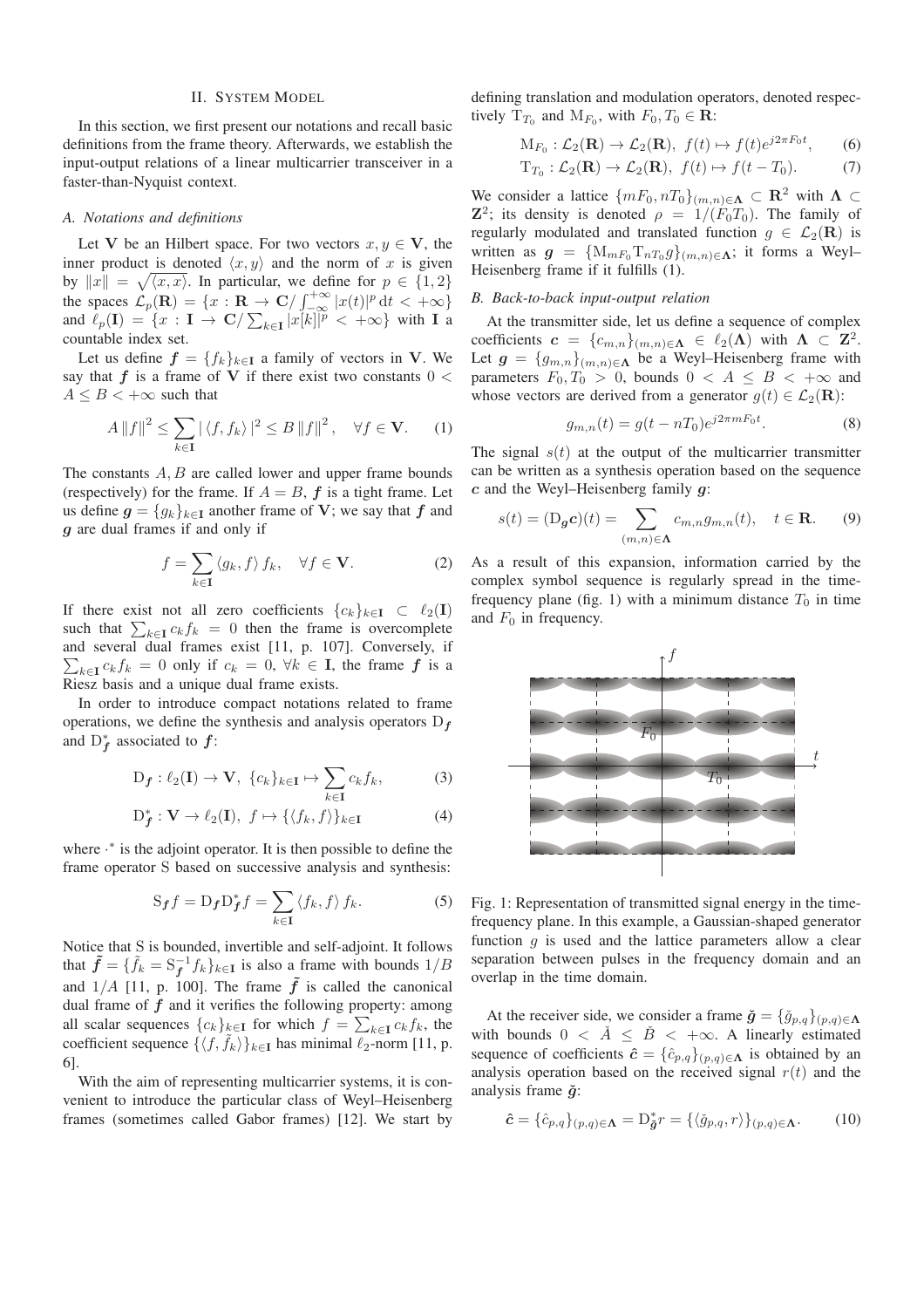The convergence of the double sum mentioned in (9) is guaranteed by the upper bound of  $q$  and ensures a stable synthesis. Moreover, the lower bound of the frame also ensures that a non-zero input sequence generates a non-zero transmitted signal. Conversely the frame structure of  $\check{g}$  guarantees the stability of the analysis operation specified in (10).

We first consider a perfect channel, *i.e.*  $r(t) = s(t)$ , such that an estimated symbol  $\hat{c}_{p,q}$ , with  $(p,q) \in \Lambda$  is given by

$$
\hat{c}_{p,q} = \langle \check{g}_{p,q}, s \rangle = \sum_{(m,n) \in \Lambda} c_{m,n} \langle \check{g}_{p,q}, g_{m,n} \rangle \qquad (11)
$$

For brevity, we define  $\Lambda_{\mathbf{p},\mathbf{q}} = \Lambda \setminus \{(p,q)\}\$ and we rewrite (11) in order to identify a useful signal term and an interference term:

$$
\hat{c}_{p,q} = \underbrace{c_{p,q} \langle \check{g}_{p,q}, g_{p,q} \rangle}_{\text{useful signal}} + \underbrace{\sum_{(m,n) \in \Lambda_{p,q}} c_{m,n} \langle \check{g}_{p,q}, g_{m,n} \rangle}_{\text{interference}}.
$$
 (12)

In order to recover the transmitted symbols without ambiguity (*i.e.* with no interference), it is necessary to choose  $g$  and  $\check{g}$  as biorthogonal Riesz sequences. This constraint requires  $\rho \leq 1$ which limits the signaling density in the time-frequency plane. In this study, we consider faster-than-Nyquist transceivers that fulfill the relation  $\rho > 1$ . A consequence of this high signaling density prevents  $q$  to be a Riesz sequence. It follows that biorthogonality can't be obtained, leading to inter-pulse interference.

The FTN constraint raises several questions for the multicarrier transceiver design. For a given time-frequency lattice, how to choose  $\check{g}$  in order to minimize the interference and noise power? Are there practical methods to derive  $\check{g}$  from g? The following section discusses these questions using the frame theory.

### III. NMSE STUDY IN PRESENCE OF INTERFERENCE AND NOISE

In this section, we develop the conditions for NMSE minimization over an AWGN channel. We assume a given timefrequency lattice with parameters  $T_0, F_0 > 0$  and a generator function  $g(t) \in \mathcal{L}_2(\mathbf{R})$ . In a more realistic scenario, these parameters would be determined with regard to the time and frequency selectivity introduced by the channel, considering a target signal-to-interference ratio or signaling density. Such considerations are explained in [7], [8] with  $\rho \ge 1$  and won't be discussed in the following. The noise is denoted  $z(t)$  such that the received signal is  $r(t) = s(t) + z(t)$  and the estimated coefficients are  $\hat{c}_{p,q} = \langle \check{g}_{p,q}, s \rangle + \langle \check{g}_{p,q}, z \rangle$ .

The symbols are assumed zero-mean, independent and with same variance  $\sigma_c^2$ . The noise  $z(t)$  is a centered complex Gaussian process, independent of the symbols, characterized by its power spectral density  $\sigma_z^2/W$  for  $|f| \leq W/2$  and 0 otherwise (with  $0 < W < +\infty$ ). Let us define the received normalized symbol  $\bar{c}_{p,q}$  with  $(p,q) \in \Lambda$ :

$$
\bar{c}_{p,q} = \frac{\hat{c}_{p,q}}{\langle \check{g}_{p,q}, g_{p,q} \rangle} \n= c_{p,q} + \sum_{\substack{(m,n) \in \Lambda_{p,q} \\ i_{p,q}}} c_{m,n} \frac{\langle \check{g}_{p,q}, g_{m,n} \rangle}{\langle \check{g}_{p,q}, g_{p,q} \rangle} + \frac{\langle \check{g}_{p,q}, z \rangle}{\langle \check{g}_{p,q}, g_{p,q} \rangle}
$$
(13)

Denoting  $E(\cdot)$  the expected value operator, the NMSE of the received symbol can be expressed as:

$$
\frac{\mathcal{E}(|\bar{c}_{p,q} - c_{p,q}|^2)}{\sigma_c^2} = \frac{\sum_{\substack{\langle \check{g}_{p,q}, g_{m,n} \rangle \\ \langle \check{g}_{p,q}, g_{p,q} \rangle \\ \sigma_{ip,q}^2/\sigma_c^2}} \frac{|\langle \check{g}_{p,q}, g_{m,n} \rangle|^2}{|\langle \check{g}_{p,q}, g_{p,q} \rangle|^2} + \frac{\|\check{g}_{p,q}\|^2}{\langle \langle \check{g}_{p,q}, g_{p,q} \rangle|^2} \frac{\sigma_z^2}{\sigma_c^2} \quad (14)
$$

Finally, the NMSE splits into two parts: the first,  $\sigma_{i_p,q}^2/\sigma_c^2$ ties to the inter-pulse-interference and the second,  $\sigma_{z_p,q}^2/\sigma_c^2$  is related to the noise. In the following, we discuss the separated minimization of both terms under the constraint of a non-null estimated symbol energy.

#### *A. Interference term minimization*

In view of (14) and according to [11, lemma 5.3.6], the minimization of the  $\ell_2$ -norm of  $\{\langle \check{g}_{p,q}, g_{m,n} \rangle\}_{(m,n)\in \Lambda_{\mathbf{p},\mathbf{q}}}$  requires g and  $\check{g}$  to be canonical dual frames, that is  $\{\check{g}_{m,n} =$  $S^{-1}g_{m,n}\}_{(m,n)\in\Lambda_{\mathbf{p},\mathbf{q}}}$  which implies  $\check{A}=1/B$  and  $\check{B}=1/A$ .

Since  $g$  has a Weyl–Heisenberg structure, it is useful to notice that  $\overline{S} M_{mF_0} \overline{T}_{nT_0} = M_{mF_0} \overline{T}_{nT_0} S$  and  $\overline{S}^{-1} M_{mF_0} \overline{T}_{nT_0} =$  $M_{mF_0}T_{nT_0}S^{-1}$  [11, lemma 9.3.1]. As a consequence, g and  $\check{g}$  share the same time-frequency lattice:

$$
\check{g}_{p,q}(t) = \check{g}(t - qT_0)e^{j2\pi pF_0t}.\tag{15}
$$

This important simplification means that it is enough to find  $\check{g} = S^{-1}g$  in order to derive the canonical dual frame of g [11, theorem 9.3.2]. Moreover, in this case,  $|\langle \check{g}_{p,q}, g_{m,n} \rangle|$  =  $|\langle \check{g}, g_{m-p,n-q}\rangle|$  such that

$$
\frac{\sigma_{i_{p,q}}^2}{\sigma_c^2} = \sum_{(m,n)\in\Lambda_{\mathbf{p},\mathbf{q}}} \frac{|\langle \check{g}, g_{m-p,n-q} \rangle|^2}{|\langle \check{g}, g \rangle|^2}
$$
(16)

$$
\frac{\sigma_{z_{p,q}}^2}{\sigma_c^2} = \frac{\|\check{g}\|^2}{|\langle \check{g}, g \rangle|^2} \frac{\sigma_z^2}{\sigma_c^2}
$$
\n(17)

In the following, we assume that  $g$  and  $\check{g}$  are canonical dual frames.

#### *B. Noise term minimization*

Then, the Cauchy–Schwartz inequality yields  $|\langle \check{q}, q \rangle| \leq$  $\|\check{g}\| \|g\|$  or equivalently

$$
\frac{\|\check{g}\|^2}{|\langle \check{g}, g \rangle|^2} \ge \frac{1}{\|g\|^2}.\tag{18}
$$

The equality is satisfied when  $g$  and  $\check{g}$  are proportional, which means that  $g$  and  $\check{g}$  are tight Weyl–Heisenberg frames that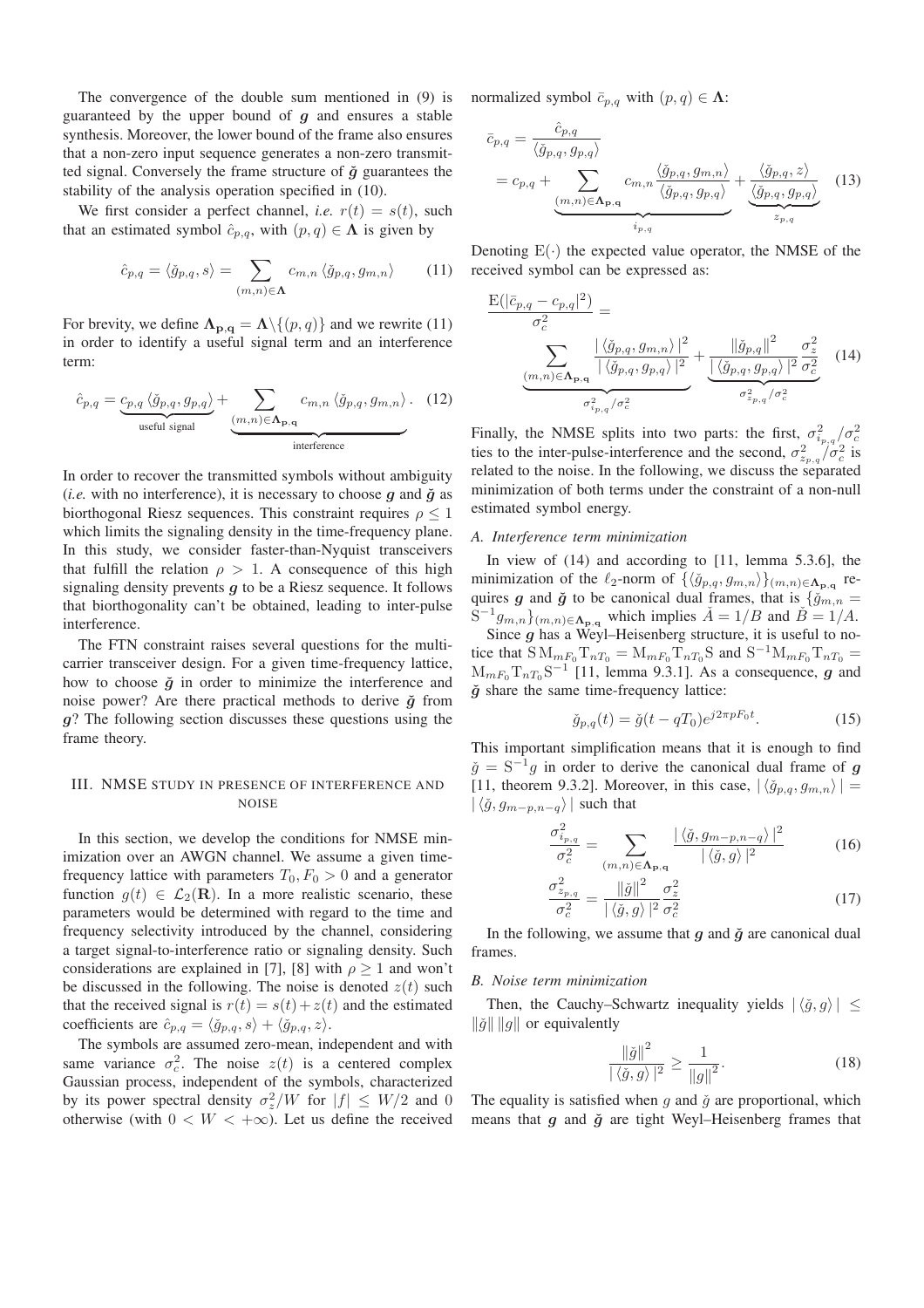fulfill the relation  $\check{g} = (1/A)g$ . In this case assumed hereafter,  $A = B$  and we obtain from (16) and (17)

$$
\frac{\sigma_{i_{p,q}}^2}{\sigma_c^2} = \sum_{(m,n)\in\Lambda_{\mathbf{p},\mathbf{q}}} \frac{\frac{1}{A^2} |\langle g, g_{m-p,n-q} \rangle|^2}{\frac{1}{A^2} |\langle g, g \rangle|^2}
$$

$$
= \sum_{(m,n)\in\Lambda_{\mathbf{p},\mathbf{q}}} \frac{|\langle g, g_{m-p,n-q} \rangle|^2}{|\langle g, g \rangle|^2}
$$
(19)

$$
\frac{\sigma_{z_{p,q}}^2}{\sigma_c^2} = \frac{\frac{1}{A^2} \|g\|^2}{\frac{1}{A^2} |\langle g, g \rangle|^2} \frac{\sigma_z^2}{\sigma_c^2} = \frac{\|g\|^2}{|\langle g, g \rangle|^2} \frac{\sigma_z^2}{\sigma_c^2}
$$
(20)

Furthermore, the tight frame equality yields

$$
\sum_{(m,n)\in\Lambda} |\langle f, g_{m,n}\rangle|^2 = A \|f\|^2, \quad \forall f \in \mathcal{L}_2(\mathbf{R}).\tag{21}
$$

Particularly, for  $f = q$ , we have

$$
\frac{\sigma_{i_{p,q}}^2}{\sigma_c^2} = \frac{A\|g\|^2 - \|g\|^4}{\|g\|^4} = \frac{A - \|g\|^2}{\|g\|^2} \tag{22}
$$

$$
\frac{\sigma_{z_{p,q}}^2}{\sigma_c^2} = \frac{1}{\|g\|^2} \frac{\sigma_z^2}{\sigma_c^2}.
$$
\n(23)

*C.* On the derivation of  $||g||^2$ 

According to the Wexler–Raz duality theorem [11, theorem 9.3.4],  $g = \{M_{mF_0}T_{nT_0}g\}_{(m,n)\in\Lambda}$  is a tight Weyl-Heisenberg frame with bound A if and only if  $\tilde{g}$  =  ${M_{m/T_0}T_{n/F_0}g}_{(m,n)\in\Lambda}$  is an orthogonal family with bound  $A/\rho$ :

$$
\left\langle g\left(t - \frac{n}{F_0}\right) e^{j2\pi m \frac{t}{T_0}}, g\left(t - \frac{q}{F_0}\right) e^{j2\pi p \frac{t}{T_0}}\right\rangle = \frac{A}{\rho} \delta_{m,p} \delta_{n,q}.
$$
\n(24)

Particularly, for  $m = p = 0$  and  $n = q = 0$ , we obtain

$$
\langle g, g \rangle = ||g||^2 = \frac{A}{\rho}.
$$
 (25)

Finally the theoretical interference and noise terms are obtained:

$$
\frac{\sigma_{i_{p,q}}^2}{\sigma_c^2} = \frac{1 - F_0 T_0}{F_0 T_0} = \rho - 1 \text{ and } \frac{\sigma_{z_{p,q}}^2}{\sigma_c^2} = \frac{\rho}{A} \frac{\sigma_z^2}{\sigma_c^2}.
$$
 (26)

This result confirms that interference and noise power increases with the signaling density  $\rho$ .

There are two ways to normalize the system:

- by imposing A, which yields  $||g|| = \sqrt{A/\rho}$ ;
- by imposing ||g||, which yields  $A = \rho ||g||^2$  and  $\check{g} =$  $g/(\rho \|g\|^2)$ .

Particularly the case  $A = 1$  implies that the transmitter and the receiver share the same generator function  $\check{q} = q$  with  $||g|| = 1/\sqrt{\rho}$ . Moreover, the symbol energy is preserved over transmission, since for a tight frame, we have:

$$
||s||^2 = A \sum_{(m,n)\in\Lambda} |c_{m,n}|^2 = \sum_{(m,n)\in\Lambda} |c_{m,n}|^2. \tag{27}
$$

These results can be summarized in the following theorem. *Theorem 1:* A multicarrier linear transceiver based on Weyl–Heisenberg families with density  $\rho > 1$  achieves a minimal mean squared error with AWGN channel when it uses a tight Weyl–Heseinberg frame for transmission and reception. Moreover the NMSE is then given by

$$
\frac{E(|\bar{c}_{p,q} - c_{p,q}|^2)}{\sigma_c^2} = (\rho - 1) + \frac{\rho}{A} \frac{\sigma_z^2}{\sigma_c^2}.
$$
 (28)

#### IV. SIMULATIONS UNDER AWGN CHANNEL

In this section, we measure the performances of various FTN multicarrier systems in terms of NMSE. The linear transceiver is characterized by a number of subcarriers  $M =$ 128 and a lattice density  $\rho \in \{16/15, 16/14, 16/12, 16/10\}.$ Simulations are performed using  $K = 1000$  multicarrier blocks composed of symbols taken in a quaternary alphabet forming a quadrature phase-shift keying (QPSK) modulation. Four types of generators (or pulse shape filters) are used: square-root-raised cosine (SRRC), rectangular (RECT) as specified for CP-OFDM [13], time-frequency localization (TFL) maximized and out-of-band energy (OBE) minimized [14]. We notice that the SRRC filter is truncated at length of 32 blocks  $(32T<sub>0</sub>)$ , and the three last pulse-shapes are characterized by an impulse response equal to  $T_0$  which ensures a lowcomplexity implementation [13].

We start by using SRRC filters with roll-off parameter  $0 \leq$  $\alpha$  < 1 in order to investigate the mean interference power introduced by a FTN signaling over an ideal channel (fig. 2). In figure 2, we plot the theoretical mean interference power given by (16), the simulated interference power (by letting  $\sigma_z^2 = 0$ ), as well as the theoretical interference for tight frame expressed by (26). For each  $\rho$ , the minimum value of  $\sigma_{i_{p,q}}^2/\sigma_c^2$  is reached below a given value of  $\alpha$ . In order to explain this result, it is convenient to consider a system based on the dual lattice with a fixed  $T_0$  parameter: since the bandwidth of a given subcarrier is  $(1+\alpha)F_0$  the system is orthogonal if  $(1+\alpha)F_0 \leq$  $1/T_0$  or equivalently if  $\alpha \leq \rho - 1$ . In the FTN case, this appropriate choice of  $\alpha$  makes g a tight frame. Notice that the suboptimal results obtained when  $\alpha$  is close to zero is due to the truncation of the filters. This effect becomes inconspicuous when  $\alpha$  increases.

Figure 3 extends the previous observation to several other filters. Since TFL and OBE filters form orthogonal systems in the dual lattice configuration, they lead to tight frames in the FTN case. However, the rectangular short filters which corresponds to CP-OFDM does not generate tight frames since  $\check{g} \neq (1/A)g$ . Furthermore, the suboptimal performances of rectangular filters are justified because  $\check{g}$  and  $g$  are neither canonical dual frames.

Finally, we examine tight frame signaling schemes over an AWGN channel. TFL and SRRC filters ( $\alpha = \rho - 1$ ) are chosen for this simulation. Figure 4 shows the global NMSE of the two filters and the corresponding theoretical values as a function of  $\sigma_c^2/\sigma_z^2$ . We observe that the simulation results perfectly coincide with the theoretical values, the tight frame NMSE equation is thus validated.